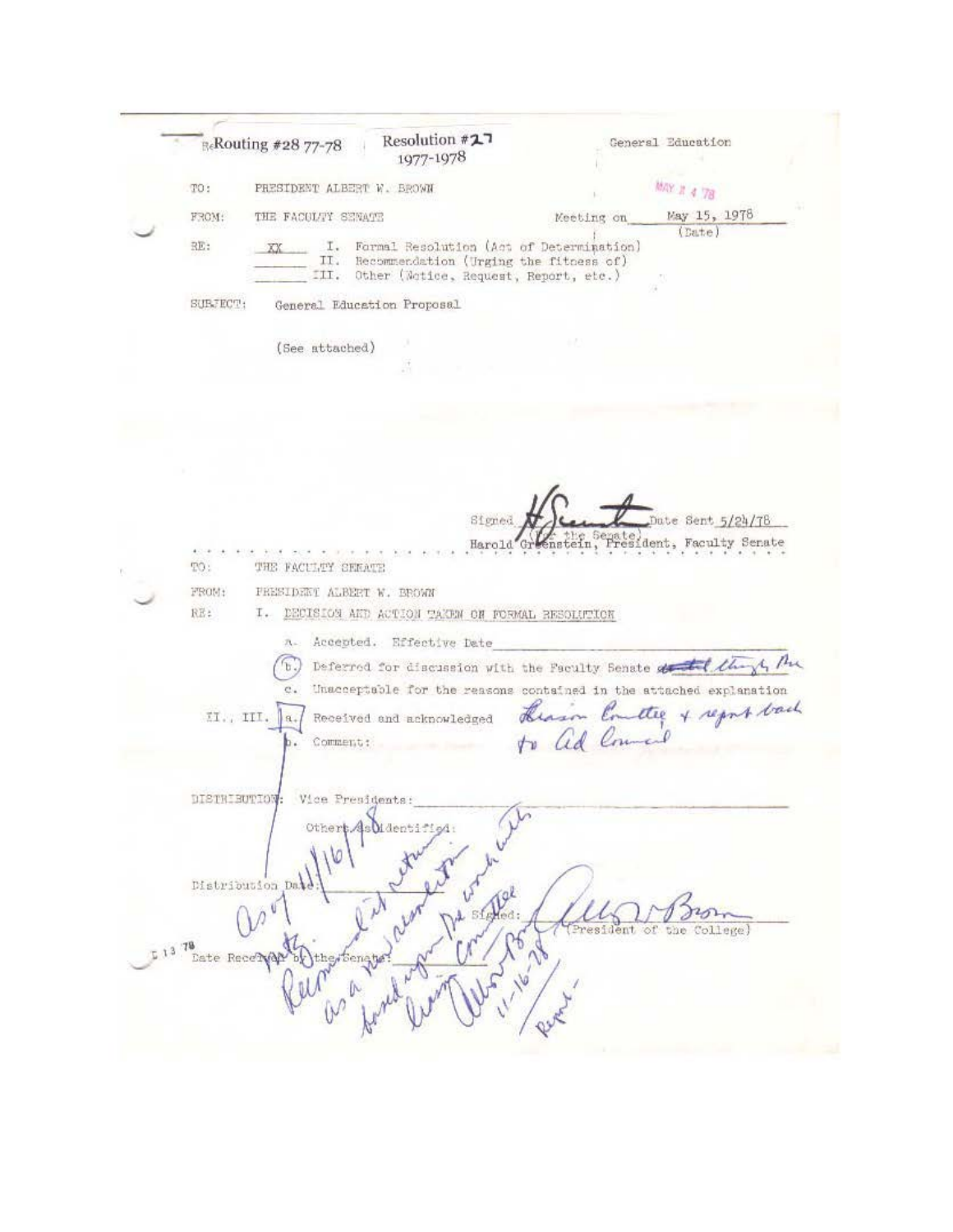Faculty Senate 319 Administration Bldg.

Resolution #23, 1977-78 Faculty Senate Meeting 5/15/78

RESOLUTIONS ON THE GENERAL EDUCATION PROPOSAL

## Rationale:

The General Education Task Force proposal clearly advocates that the<br>Coordinating Committee make its recommendations "to the <u>Dean</u> on major matters<br>of program policy, evaluation, and modification," and that the various su committees, also answerable to the Dean, be given authority "to review and approve" offerings within their purview. The document seems only to recognize the responsibility of the Faculty Senate with respect to "modifications in program requirements and structure."

The sense of the Undergraduate Academic Policies Committee is that the document is asking for an administrative machinery that contradicts in spirit, if not in letter, the rights and responsibilities of the Faculty Senate as spelled out in the Constitution and Bylaws of the Faculty of the State University College at Brockport, Article Three, Section A and Article Six, Section J(2). Furthermore, the vagueness of language within the document suggests that the document is calling for an administrative body which is either being asked to serve two masters (the Dean and the Faculty Senate), or which will only consult the Faculty Senate as a matter of courtesy.

The Undergraduate Academic Policies Committee's resolutions with respect to the Coordinating Committee are attempts to ensure that the Coordinating Committee will operate within the framework of the Faculty Constitution rather than as an autonomous body.

The Undergraduate Academic Policies Committee requests that the Liaison Committee establish committees to examine other areas of the Task Force proposal because it feels that too many areas are vague and that further study might produce something more tangible. The Undergraduate Academic Policies Committee considered three possible courses: (1) to form subcommittees within the Undergraduate Academic Policies Committee; (2) to appoint subcommittees ourselves; (3) to request the Liaison Committee to appoint such investigative committees. We rejected the first option because subcommittees of two would not be representative. We rejected the second option because it would unfairly by-pass the Liaison Committee. We elected the third because we felt that the Liaison Committee's expertise (as in selecting the Cognitive Skills Subcommittee) would be immensely beneficial.

The suggestion that the Task Force document be distributed to the faculty at large is crucial in light of the impact that a new General Education curriculum will have on the entire college community. Since the proposal will directly affect every member of the faculty and professional staff, it is only reasonable that every member of the faculty and professional staff be informed before any such program is approved.

## **Resolutions:**

1. Any recommendations dealing with the General Education Curriculum proposal must be approved by the Undergraduate Academic Policies Committee and the Faculty Senate.